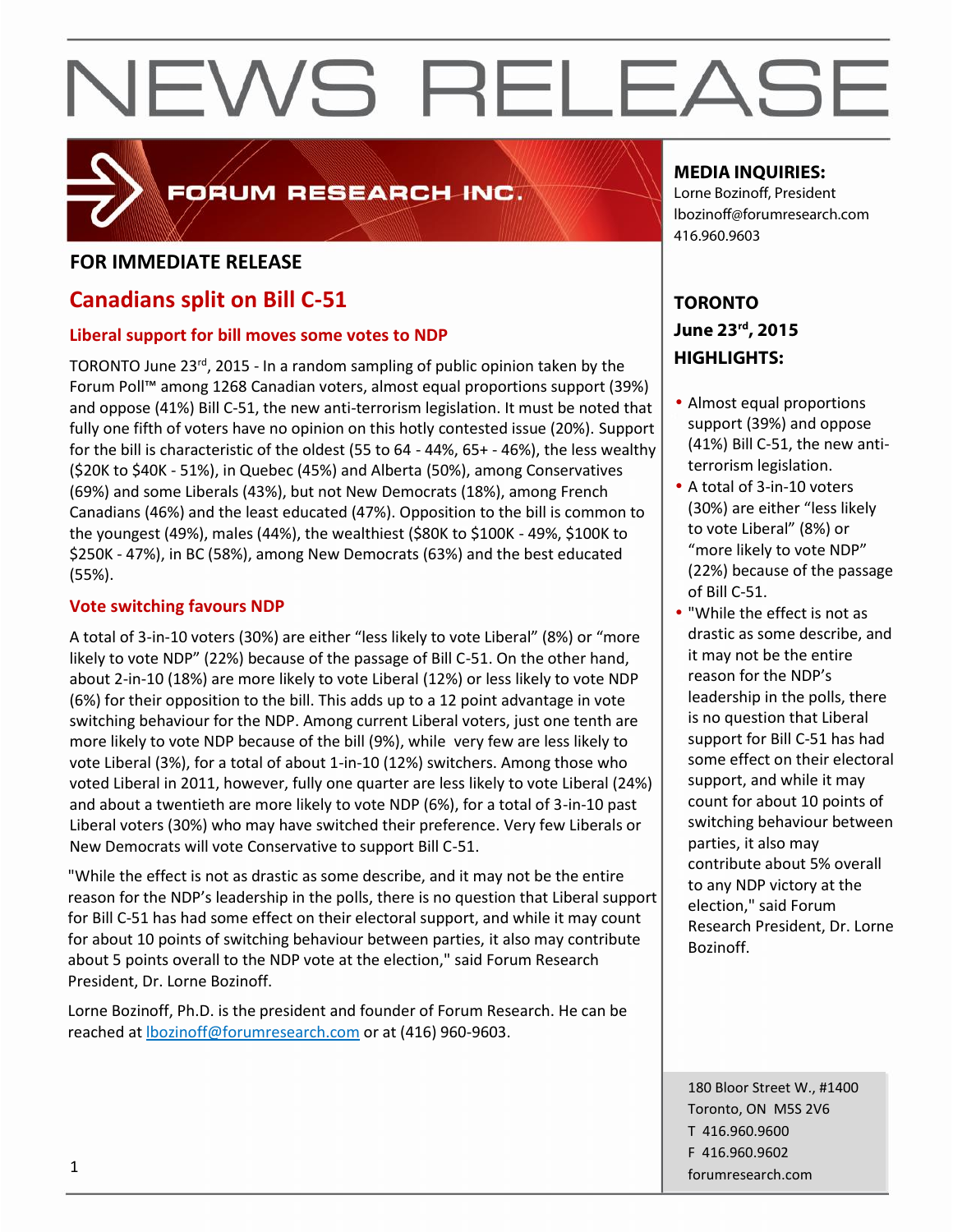The Forum Poll™ was conducted by Forum Research with the results based on an interactive voice response telephone survey of 1268 randomly selected Canadians 18 years of age or older. The poll was conducted on June 22-23<sup>th</sup>, 2015.  $\vert$ 

FORUM RESEARCH INC.

Results based on the total sample are considered accurate +/- 3%, 19 times out of 20. Subsample results will be less accurate. Margins of error for subsample (such as age, gender) results are available at www.forumresearch.com/samplestim.asp

Where appropriate, the data has been statistically weighted by age, region, and other variables to ensure that the sample reflects the actual population according to the latest Census data.

This research is not necessarily predictive of future outcomes, but rather, captures opinion at one point in time. Forum Research conducted this poll as a public service and to demonstrate our survey research capabilities. Forum houses its poll results in the Data Library of the Department of Political Science at the University of Toronto.

With offices across Canada and around the world, 100% Canadian-owned Forum Research is one of the country's leading survey research firms. This Forum Poll™and other polls may be found at Forum's poll archive at www.forumresearch.com/polls.asp

#### **MEDIA INQUIRIES:**

Lorne Bozinoff, President lbozinoff@forumresearch.com 416.960.9603

**TORONTO June 23rd, 2015 Methodology**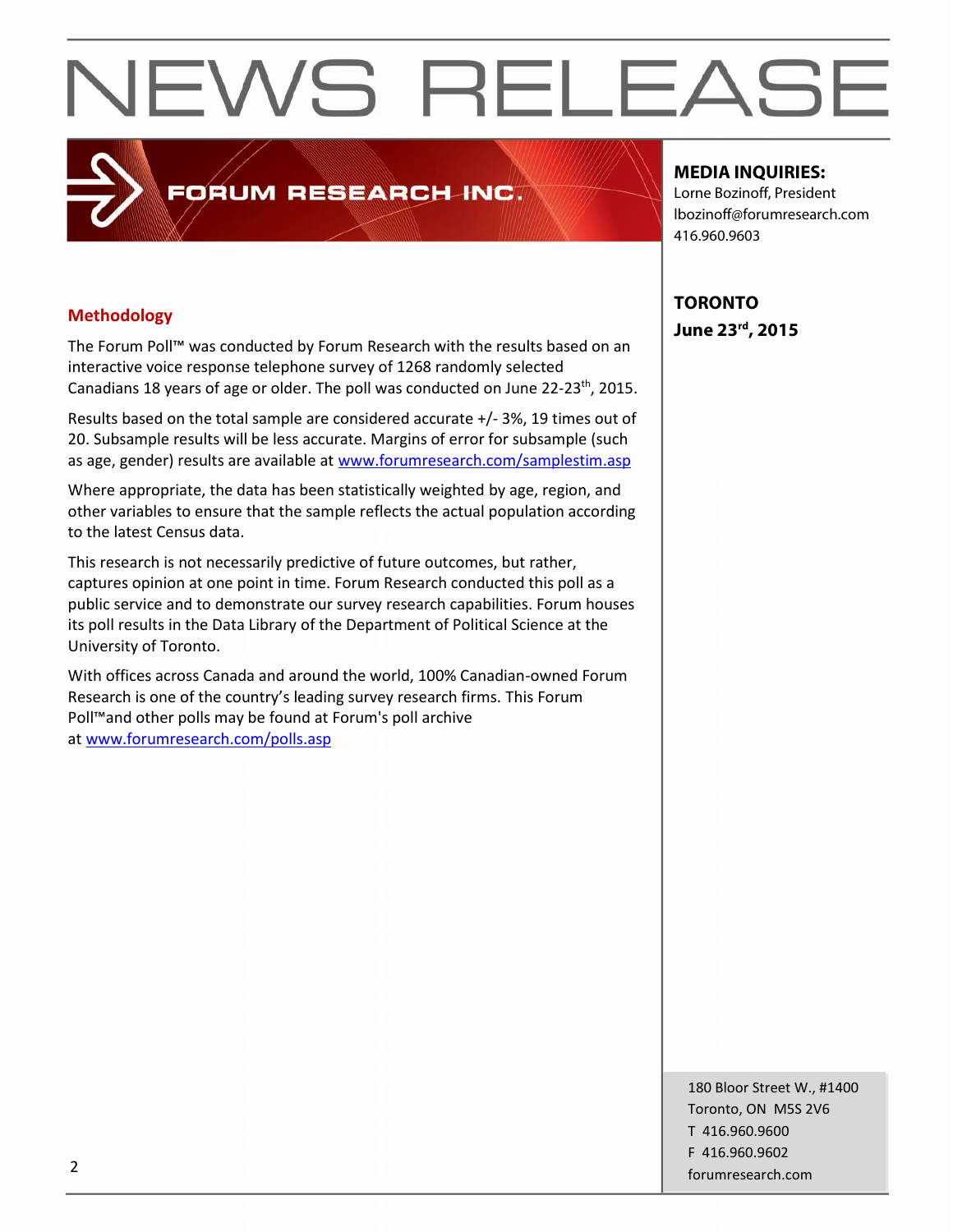

#### *Bill C-51 - Endorsement*

*'The federal government passed Bill C-51, the new anti-terrorism legislation, with the support of the Liberal party. The NDP opposed the bill. Do you support or oppose Bill C-51?'*

#### *[All Respondents]*

#### *Age / Gender*

| %              | <b>Total</b> |     |     | 18-34 35-44 45-54 55-64 |     |     | $65+$ Male | l Female <sup>1</sup> |
|----------------|--------------|-----|-----|-------------------------|-----|-----|------------|-----------------------|
| Sample         | 1268         | 195 | 163 | 196                     | 345 | 369 | 710        | 558                   |
| <b>Support</b> | 39           | 33  | 32  | 45                      | 44  | 46  | 43         | 36                    |
| <b>Oppose</b>  | 41           | 49  | 44  | 36                      | 39  | 31  | 44         | 38                    |
| Don't know     | 20           | 17  | 24  | 19                      | 17  | 23  | 13         | 26                    |

#### *Region*

| %              |      |    |     |     | Total   Atl   Que   ON   Man/Sask   AB |     | <b>THE BOOM</b> | English | <b>French</b> |
|----------------|------|----|-----|-----|----------------------------------------|-----|-----------------|---------|---------------|
| Sample         | 1268 | 84 | 299 | 487 | 84                                     | 160 | 154             | 994     | 274           |
| <b>Support</b> | 39   | 32 | 45  | 38  | 41                                     | 50  | 25              | 37      | 46            |
| <b>Oppose</b>  | 41   | 43 | 33  | 43  | 34                                     | 34  | 58              | 43      | 33            |
| Don't know     | 20   | 25 | 22  | 19  | 25                                     | 16  | 16              | 19      | 22            |

#### *Current Federal Vote Preference*

| %              | <b>Total</b> | <b>Conservative</b> | Liberal   NDP |     | Green |    | <b>Bloc</b>   Other Parties |  |
|----------------|--------------|---------------------|---------------|-----|-------|----|-----------------------------|--|
| Sample         | 1268         | 343                 | 334           | 398 | 59    | 58 | 21                          |  |
| <b>Support</b> | 39           | 69                  | 43            | 18  | 42    | 26 | 16                          |  |
| <b>Oppose</b>  | 41           | 14                  | 40            | 63  | 41    | 54 | 55                          |  |
| Don't know     | 20           | 17                  | 17            | 19  | 17    | 20 | 28                          |  |

#### *Past Federal Vote Preference*

| %              | <b>Total</b> | <b>Conservative</b> | Liberal NDP |     |    |    | Green Bloc Other Parties |  |
|----------------|--------------|---------------------|-------------|-----|----|----|--------------------------|--|
| Sample         | 1268         | 406                 | 295         | 269 | 47 | 60 | 48                       |  |
| <b>Support</b> | 39           | 63                  | 33          | 22  | 28 | 19 | 36                       |  |
| <b>Oppose</b>  | 41           | 18                  | 51          | 59  | 53 | 55 | 35                       |  |
| Don't know     | 20           | 19                  | 17          | 19  | 19 | 26 | 29                       |  |

#### **MEDIA INQUIRIES:**

Lorne Bozinoff, President lbozinoff@forumresearch.com 416.960.9603

### **TORONTO June 23rd, 2015**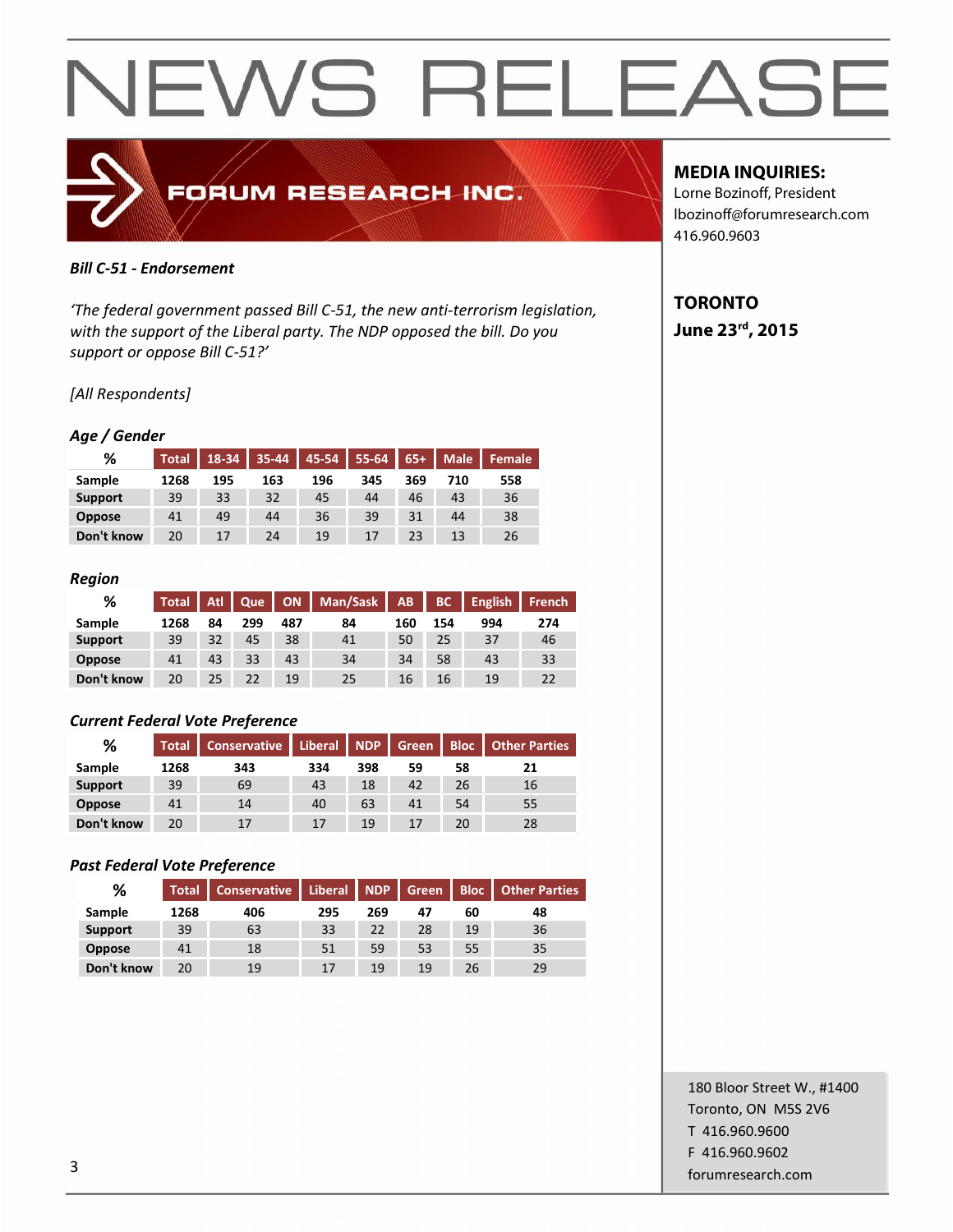

#### *Bill C-51 - Voting Preference in Next Federal Election*

*'How has the passage of Bill C-51 influenced your decision on which party to vote for in the next federal election?'*

*[All Respondents]*

#### *Age / Gender*

| %                                         | <b>Total</b> | $18 -$<br>34 | $35 -$<br>44   | 45-<br>54 | $55 -$<br>64   | $65+$ | <b>Male</b> | <b>Female</b> |
|-------------------------------------------|--------------|--------------|----------------|-----------|----------------|-------|-------------|---------------|
| Sample                                    | 1268         | 195          | 163            | 196       | 345            | 369   | 710         | 558           |
| <b>More likely to vote Conservative</b>   | 14           | 9            | 11             | 17        | 15             | 20    | 16          | 12            |
| More likely to vote Liberal               | 12           | 10           | 16             | 11        | 11             | 13    | 11          | 14            |
| More likely to vote NDP                   | 22           | 27           | 20             | 19        | 23             | 17    | 22          | 21            |
| Less likely to vote Conservative          | 14           | 16           | 11             | 14        | 13             | 16    | 13          | 15            |
| Less likely to vote Liberal               | 8            | 11           | 9              | 7         | 5              | 6     | 8           | 8             |
| Less likely to vote NDP                   | 6            | 8            | 5              | 4         | 6              | 7     | 8           | 5             |
| Won't make any difference to<br>your vote | 20           | 16           | 25             | 23        | 23             | 18    | 19          | 22            |
| Don't know                                | 4            | 3            | $\overline{4}$ | 5         | $\overline{4}$ | 5     | 3           | 5             |

#### **MEDIA INQUIRIES:**

Lorne Bozinoff, President lbozinoff@forumresearch.com 416.960.9603

### **TORONTO June 23rd, 2015**

#### *Region*

| %                                         | <b>Total</b> | Atl            | Que            | ON             | Man/Sask | AB             | BC             | <b>English</b> | <b>French</b> |
|-------------------------------------------|--------------|----------------|----------------|----------------|----------|----------------|----------------|----------------|---------------|
| Sample                                    | 1268         | 84             | 299            | 487            | 84       | 160            | 154            | 994            | 274           |
| More likely to vote<br>Conservative       | 14           | 10             | 11             | 14             | 18       | 21             | 12             | 15             | 10            |
| More likely to vote<br>Liberal            | 12           | 16             | 14             | 14             | 6        | 10             | 7              | 12             | 14            |
| More likely to vote NDP                   | 22           | 24             | 17             | 22             | 18       | 17             | 34             | 23             | 18            |
| Less likely to vote<br>Conservative       | 14           | 16             | 16             | 14             | 20       | 12             | 11             | 13             | 17            |
| Less likely to vote Liberal               | 8            | 8              | $\mathbf{8}$   | $\mathbf{8}$   | 5        | 7              | $\mathbf{q}$   | 8              | 5             |
| Less likely to vote NDP                   | 6            | 5              | 10             | $\overline{4}$ | 5        | 7              | 5              | 5              | 10            |
| Won't make any<br>difference to your vote | 20           | 17             | 21             | 20             | 21       | 23             | 21             | 20             | 22            |
| Don't know                                | 4            | $\overline{4}$ | $\overline{2}$ | 5              | 8        | $\overline{4}$ | $\overline{2}$ | $\overline{4}$ | 3             |